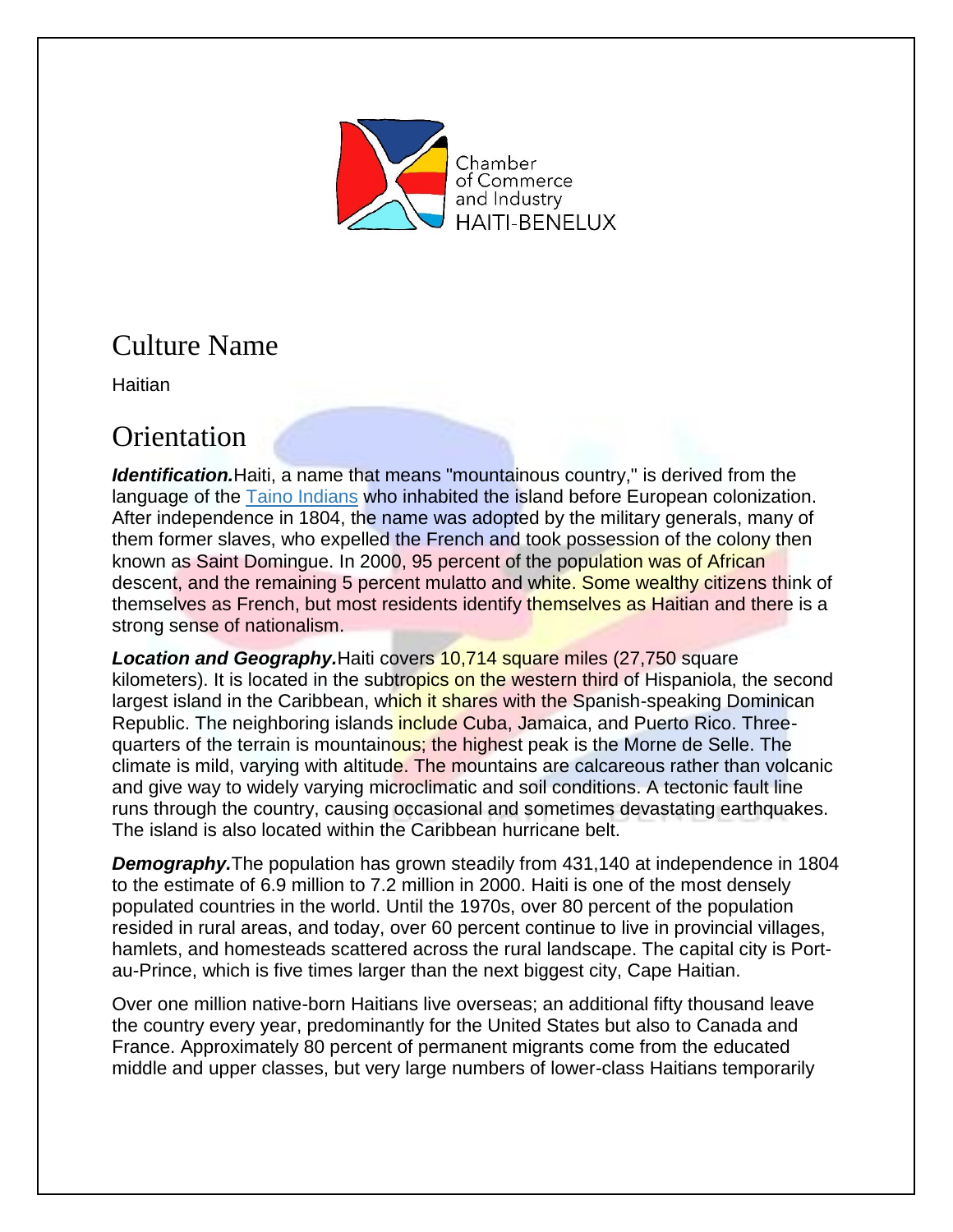migrate to the Dominican Republic and Nassau Bahamas to work at low-income jobs in the informal economy. An unknown number of lower-income migrants remain abroad.

*Linguistic Affiliation.*For most of the nation's history the official language has been French. However, the language spoken by the vast majority of the people is*kreyol,*whose pronunciation and vocabulary are derived largely from French but whose syntax is similar to that of other creoles. With the adoption of a new constitution in 1987,*kreyol*was given official status as the primary official language. French was relegated to the status of a secondary official language but continues to prevail among the elite and in government, functioning as marker of social class and a barrier to the less educated and the poor. An estimated 5–10 percent of the population speaks fluent French, but in recent decades massive emigration to the United States and the availability of cable television from the United States have helped English replace French as the second language in many sectors of the population.

*Symbolism.*Residents attach tremendous importance to the expulsion of the French in 1804, an event that made Haiti the first independently black-ruled nation in the world, and only the second country in the Western Hemisphere to achieve independence from imperial Europe. The most noted national symbols are the flag, [Henri Christophe'](http://www.everyculture.com/knowledge/Henri_Christophe.html)s citadel and the statue of the "unknown maroon" (*Maroon inconnu*), a bare-chested revolutionary



*Haiti*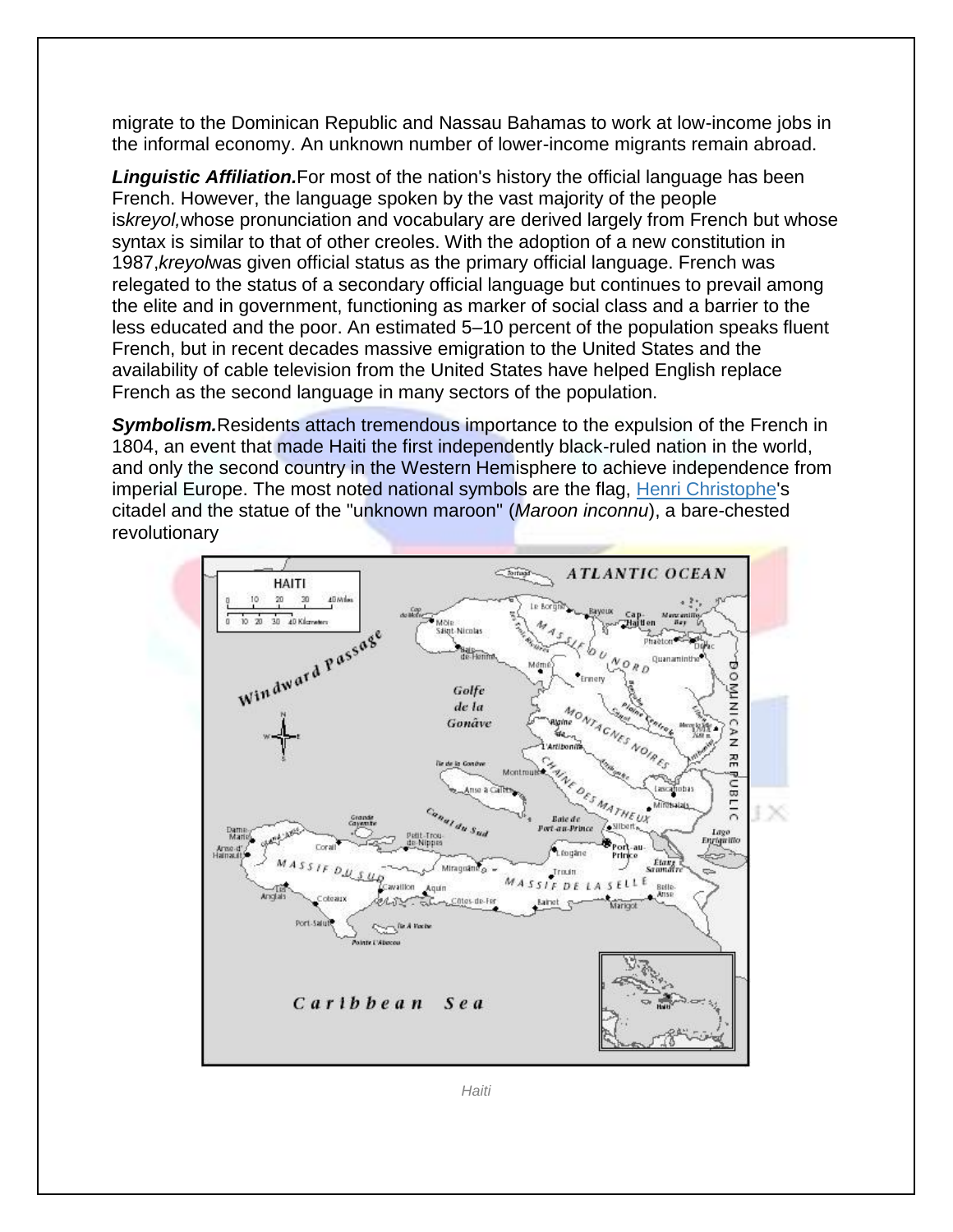trumpeting a conch shell in a call to arms. The presidential palace is also an important national symbol.

#### History and Ethnic Relations

*Emergence of a Nation.*Hispaniola was discovered by Christopher Columbus in 1492 and was the first island in the New World settled by the Spanish. By 1550, the indigenous culture of the Taino Indians had vanished from the island, and Hispaniola became a neglected backwater of the Spanish Empire. In the mid-1600s, the western third of the island was populated by fortune seekers, castaways, and wayward colonists, predominantly French, who became pirates and buccaneers, hunting wild cattle and pigs unleashed by the earliest European visitors and selling the smoked meat to passing ships. In the mid-1600s, the French used the buccaneers as mercenaries (freebooters) in an unofficial war against the Spanish. In the Treaty of Ryswick of 1697, France forced Spain to cede the western third of Hispaniola. This area became the French colony of Saint Domingue. By 1788, the colony had become the "jewel of the Antilles," the richest colony in the world.

In 1789, revolution in France sparked dissension in the colony, which had a population of half a million slaves (half of all the slaves in the Caribbean); twenty-eight thousand mulattoes and free blacks, many of whom were wealthy landowners; and thirty-six thousand white planters, artisans, slave drivers, and small landholders. In 1791, thirtyfive thousand slaves rose in an insurrection, razed a thousand plantations, and took to the hills. Thirteen years of war and pestilence followed. Spanish, English, and French troops were soon battling one another for control of the colony. The imperial powers militarized the slaves, training them in the arts of "modern" warfare.*Grands blancs*(rich white colonists),*petits blancs*(small farmers and working-class

whites),*mulatres*(mulattoes), and*noirs*(free blacks) fought, plotted, and intrigued. Each local interest group exploited its position at every opportunity to achieve its political and economic objectives. From the mayhem emerged some of the greatest black military men in history, including [Toussaint Louverture.](http://www.everyculture.com/knowledge/Toussaint_Louverture.html) In 1804, the last European troops were soundly defeated and driven from the island by a coalition of former slaves and mulattoes. In January 1804 the rebel generals declared independence, inaugurating Haiti as the first sovereign "black" country in the modern world and the second colony in the Western Hemisphere to gain independence from imperial Europe.

Since gaining independence, Haiti has had fleeting moments of glory. An early eighteenth century kingdom ruled by Henri Christophe prospered and thrived in the north, and from 1822 to 1844 Haiti ruled the entire island. The late nineteenth century was a period of intense internecine warfare in which ragtag armies backed by urban politicians and conspiring Western businessmen repeatedly sacked Port-au-Prince. By 1915, the year in which U.S. marines began a nineteen year occupation of the country, Haiti was among the poorest nations in the Western Hemisphere.

*National Identity.*During the century of relative isolation that followed independence, the peasantry developed distinct traditions in cuisine, music, dance, dress, ritual, and religion. Some elements of African cultures survive, such as specific prayers, a few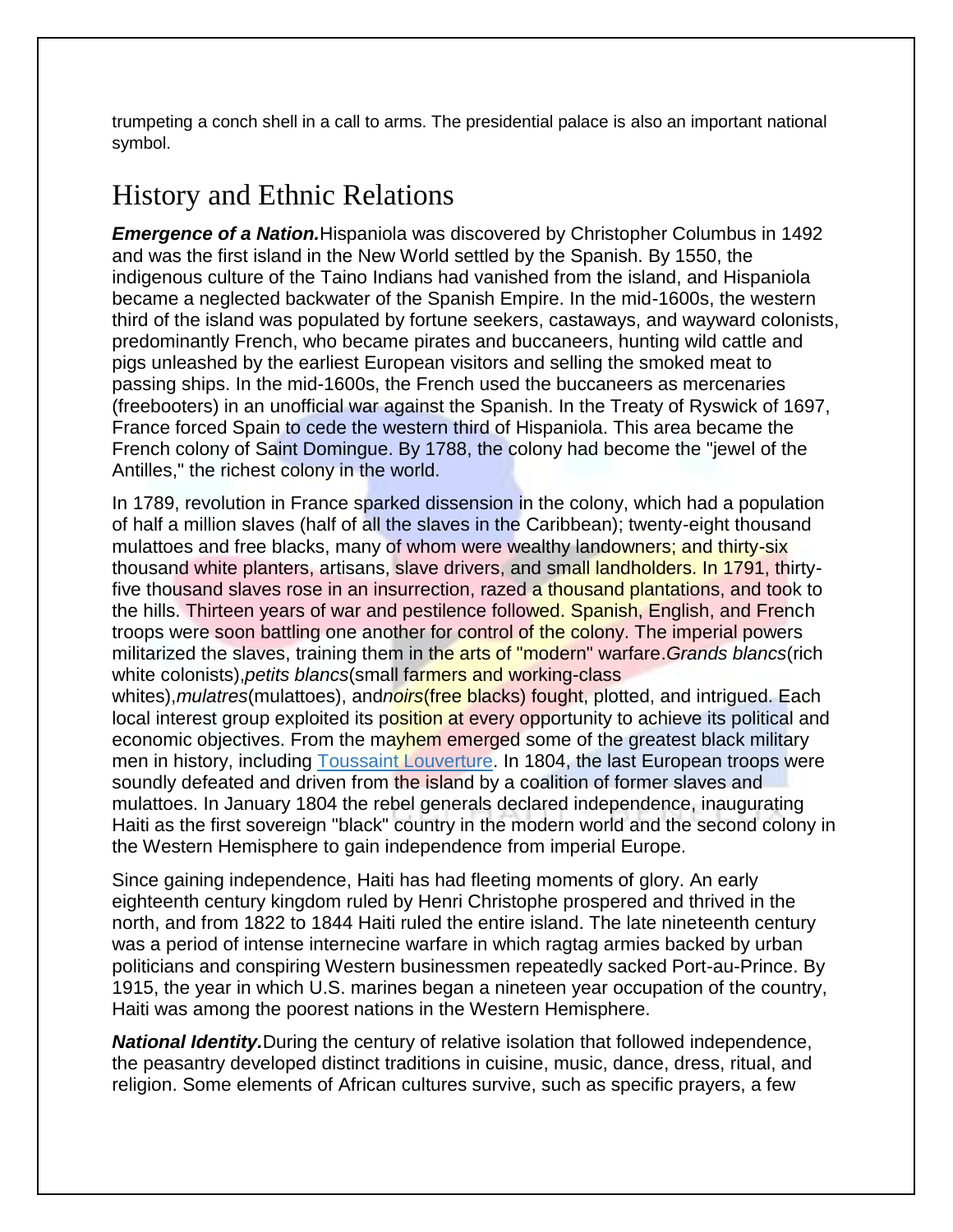words, and dozens of spirit entities, but Haitian culture is distinct from African and other New World cultures.

*Ethnic Relations.*The only ethnic subdivision is that of the*syrians*, the early [twentieth](http://www.everyculture.com/knowledge/20th_century.html)[century](http://www.everyculture.com/knowledge/20th_century.html) Levantine emigrants who have been absorbed into the commercial elite but often self-identify by their ancestral origins. Haitians refer to all outsiders, even darkskinned outsiders of African ancestry, as*blan*("white").

In the neighboring Dominican Republic, despite the presence of over a million Haitian farm workers, servants, and urban laborers, there exists intense prejudice against Haitians. In 1937, the Dominican dictator Rafael Trujillo ordered the massacre of an estimated fifteen to thirty-five thousand Haitians living in the Dominican Republic.

#### Urbanism,Architecture, and the Use of Space

The most famous architectural accomplishments are King Henri Christophe's postindependence San Souci palace, which was almost entirely destroyed by an earthquake in the early 1840s, and his mountaintop fortress, the Citadelle Laferrière, which survives largely intact.

The contemporary rural landscape is dominated by houses that vary in style from one region to another. Most are single-story, two-room shacks, usually with a front porch. In the dry, treeless areas, houses are constructed of rock or wattle and daub with mud or lime exteriors. In other regions, walls are made from the easily hewn native palm; in still other areas, particularly in the south, houses are made of Hispaniola pine and local hardwoods. When the owner can afford it, the outside of a house is painted in an array of pastel colors, mystic symbols are often painted on the walls, and the awnings are fringed with colorful hand-carved trimming.

In cities, early twentieth century bourgeoisie, foreign entrepreneurs, and the Catholic clergy blended French and southern United States Victorian architectural styles and took the rural gingerbread house to its artistic height, building fantastic multicolored brick and timber mansions with tall double doors, steep roofs, turrets, cornices, extensive balconies, and intricately carved trim. These exquisite structures are fast disappearing as a result of neglect and fires. Today one increasingly finds modern block and cement houses in both provincial villages and urban areas. Craftsmen have given these new houses traditional gingerbread qualities by using embedded pebbles, cut stones, preformed cement relief, rows of shaped balusters, concrete turrets, elaborately contoured cement roofing, large balconies, and artistically welded wrought-iron trimming and window bars reminiscent of the carved fringe that adorned classic gingerbread houses.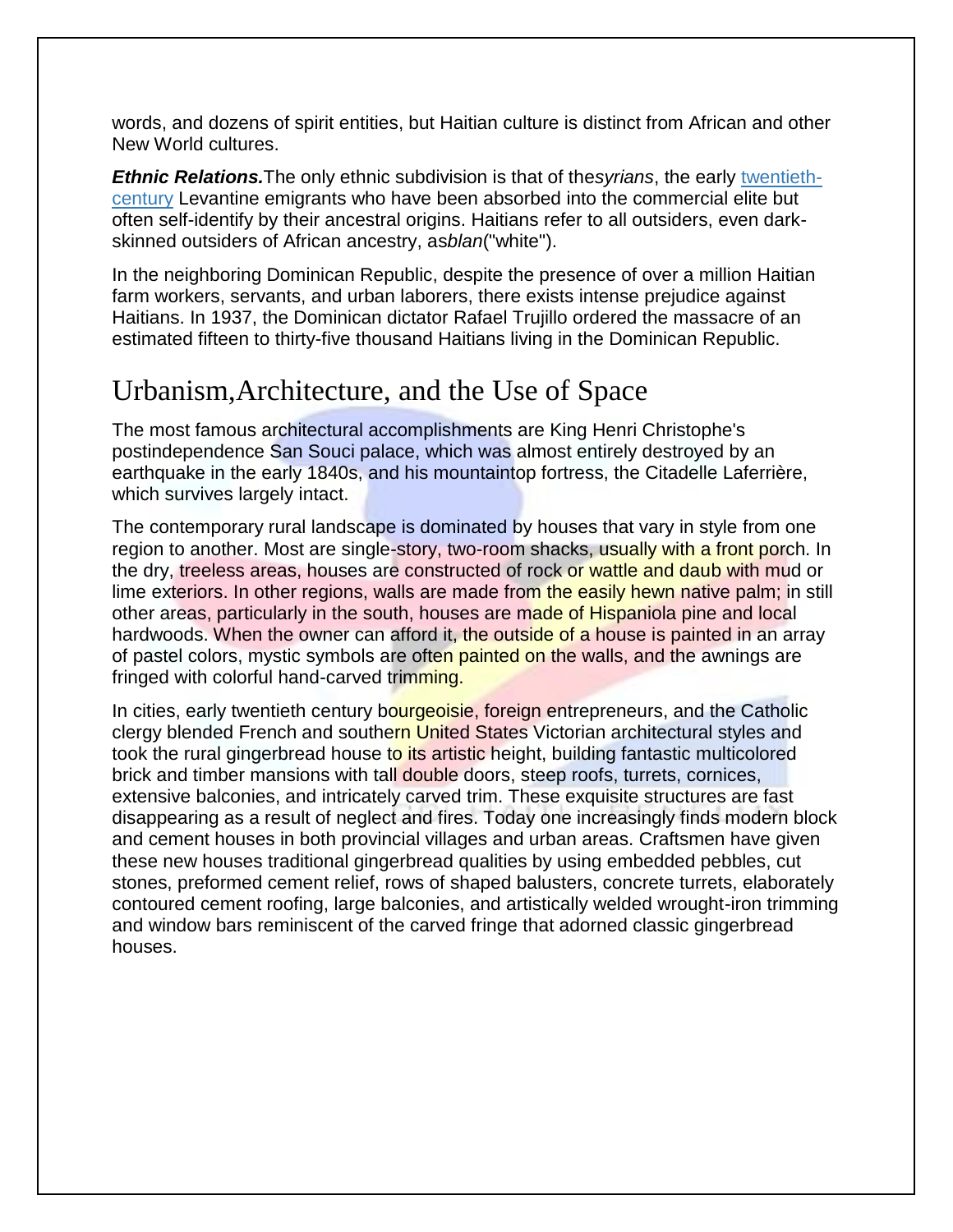

*Haitians in Gonaïves celebrate the deposition of President Jean-Claude Duvalier in February, 1986.*

# Food and Economy

**Food in Daily Life.**Nutritional deficits are caused not by inadequate knowledge but by poverty. Most residents have a sophisticated understanding of dietary needs, and there is a widely known system of indigenous food categories that closely approximates modern, scientifically informed nutritional categorization. Rural Haitians are not subsistence farmers. Peasant women typically sell much of the family harvest in regional open-air market places and use the money to buy household foods.

Rice and beans are considered the national dish and are the most commonly eaten meal in urban areas. Traditional rural staples are sweet potatoes, manioc, yams, corn, rice, pigeon peas, cowpeas, bread, and coffee. More recently, a wheat-soy blend from the United States has been incorporated into the diet.

Important treats include sugarcane, mangoes, sweetbread, peanut and sesame seed clusters made from melted brown sugar, and candies made from bittermanioc flour. People make a crude but highly nutritious sugar paste called*rapadou*.

Haitians generally eat two meals a day: a small breakfast of coffee and bread, juice, or an egg and a large afternoon meal dominated by a carbohydrate source such as manioc, sweet potatoes, or rice. The afternoon meal always includes beans or a bean sauce, and there is usually a small amount of poultry, fish, goat, or, less commonly, beef or mutton, typically prepared as a sauce with a tomato paste base. Fruits are prized as between-meal snacks. Non-elite people do not necessarily have community or family meals, and individuals eat wherever they are comfortable. A snack customarily is eaten at night before one goes to sleep.

*Food Customs at Ceremonial Occasions.*Festive occasions such as baptismal parties, first communions, and marriages include the mandatory Haitian colas, cake, a spiced concoction of domestic rum (*kleren*), and a thick spiked drink made with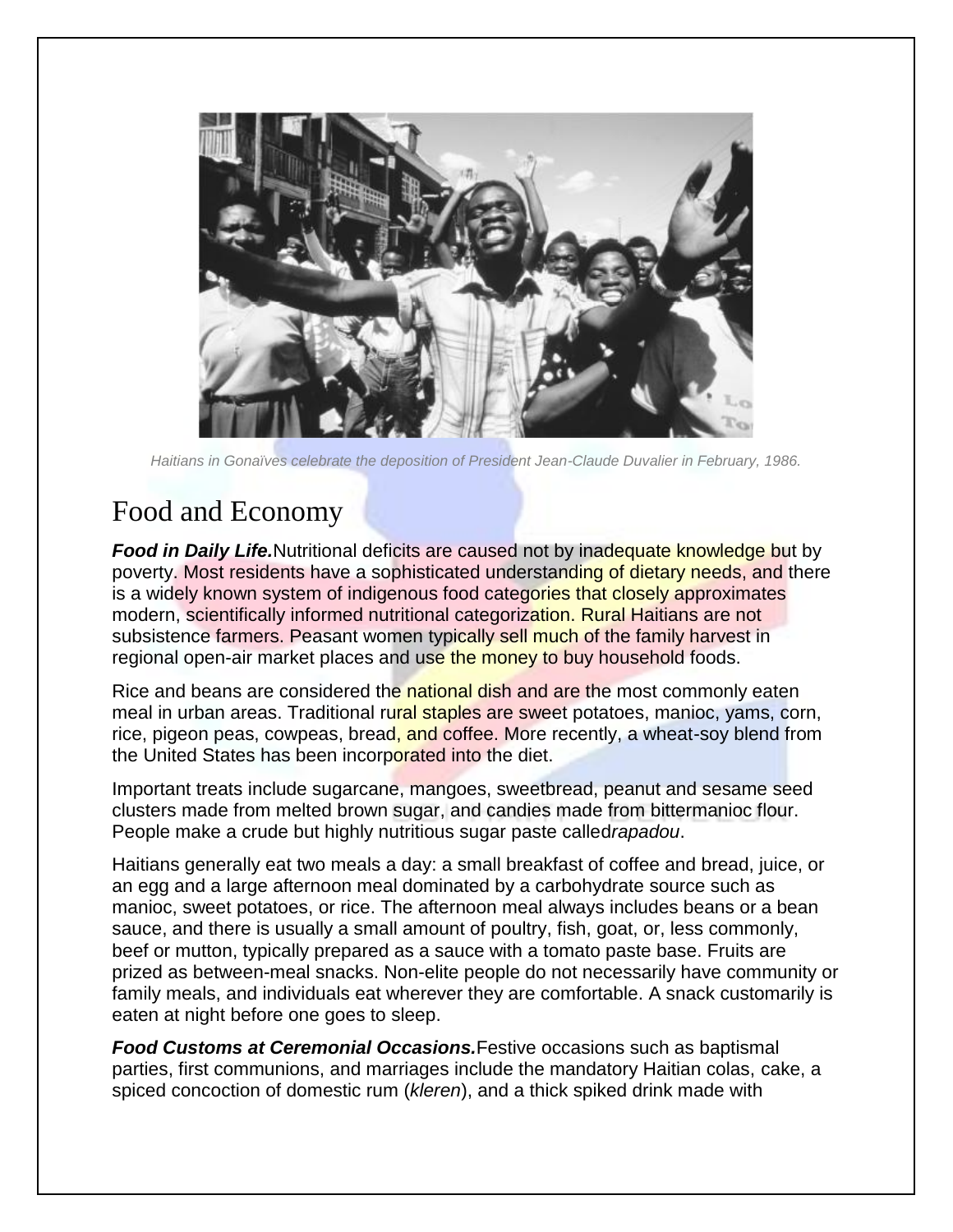condensed milk called*kremass*. The middle class and the elite mark the same festivities with Western sodas, Haitian rum (Babouncourt), the national beer (Prestige), and imported beers. Pumpkin soup (*bouyon*)is eaten on New Year's day.

**Basic Economy.** Haiti is the poorest country in the Western Hemisphere and one of the poorest in the world. It is a nation of small farmers, commonly referred to as peasants, who work small private landholdings and depend primarily on their own labor and that of family members. There are no contemporary plantations and few concentrations of land. Although only 30 percent of the land is considered suitable for agriculture, more than 40 percent is worked. Erosion is severe. Real income for the average family has not increased in over twenty years and has declined precipitously in rural areas. In most rural areas, the average family of six earns less than \$500 per year.

Since the 1960s, the country has become heavily dependent on food imports—primarily rice, flour, and beans—from abroad, particularly from the United States. Other major imports from the United States are used material goods such as clothes, bicycles, and motor vehicles. The Haitian has become primarily domestic, and production is almost entirely for domestic consumption. A vigorous internal marketing system dominates the economy and includes trade not only in agricultural produce and livestock but also in homemade crafts.

*Land Tenure and Property.*Land is relatively evenly distributed. Most holdings are small (approximately three acres), and there are very few landless households. Most property is privately held, though there is a category of land known as State Land that, if agriculturally productive, is rented under a long-term lease to individuals or families and is for all practical purposes private. Unoccupied land frequently is taken over by squatters. There is a vigorous land market, as rural households buy and sell land. Sellers of land generally need cash to finance either a life crisis event (healing or burial ritual) or a migratory venture. Land is typically bought, sold, and inherited without official documentation (no government has ever carried out a cadastral survey). Although there are few land titles, there are informal tenure rules that give farmers relative security in their holdings. Until recently, most conflicts over land were between members of the same kin group. With the departure of the Duvalier dynasty and the emergence of political chaos, some conflicts over land have led to bloodshed between members of different communities and social classes.

*Commercial Activities.*There is a thriving internal market that is characterized at most levels by itinerant female traders who specialize in domestic items such as produce, tobacco, dried fish, used clothing, and livestock.

*Major Industries.*There are small gold and copper reserves. For a short time the Reynolds Metals Company operated a bauxite mine, but it was closed in 1983 because of conflict with the government. Offshore assembly industries owned principally by U.S. entrepreneurs employed over sixty thousand people in the mid-1980s but declined in the later 1980s and early 1990s as a result of political unrest. There is one cement factory—most of the cement used in the country is imported—and a single flour mill.

*Trade.*In the 1800s, the country exported wood, sugarcane, cotton and coffee, but by the 1960s, even the production of coffee, long the major export, had been all but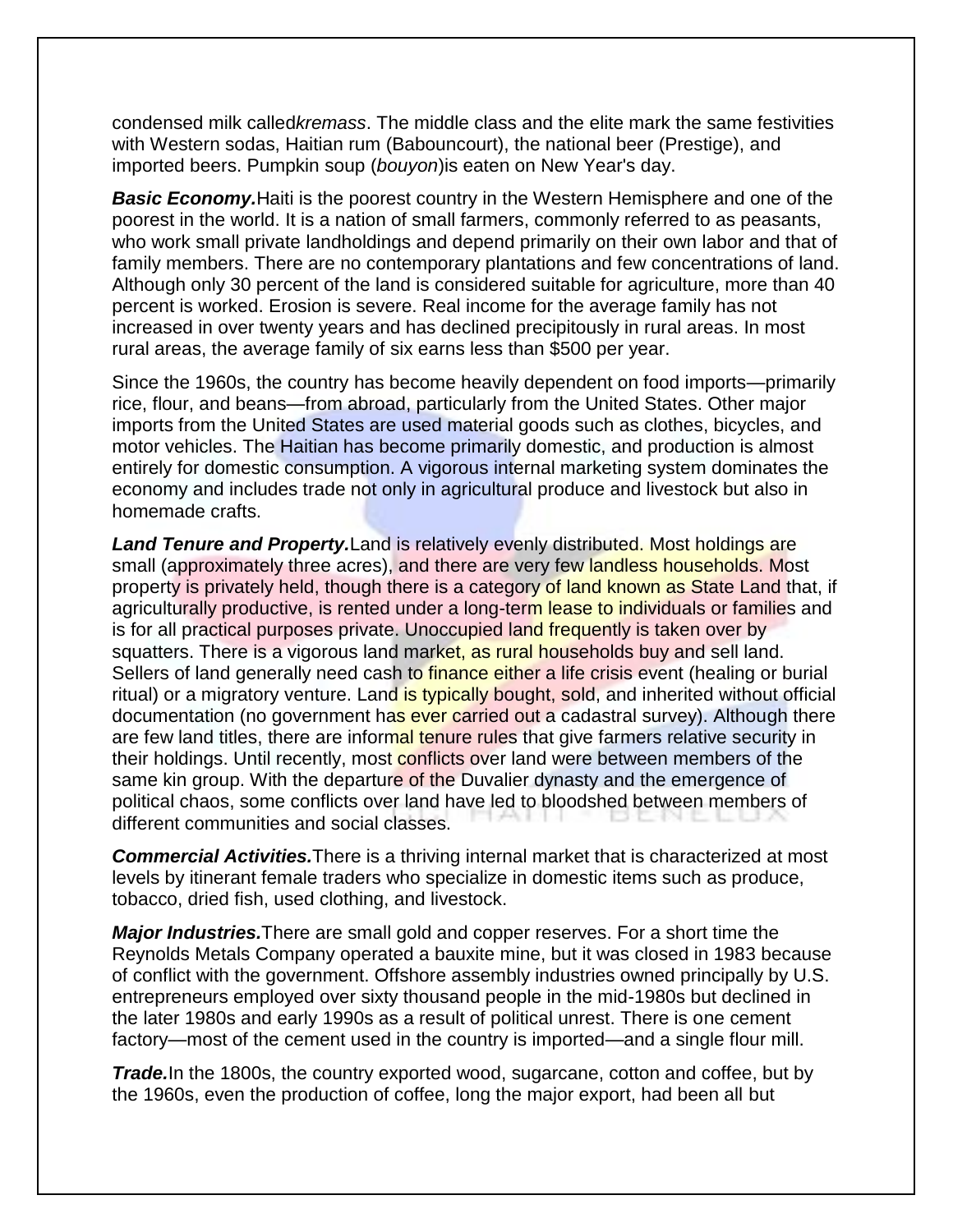strangled through excessive taxation, lack of investment in new trees, and bad roads. Recently, coffee has yielded to mangoes as the primary export. Other exports include cocoa and essential oils for the cosmetics and pharmaceutical industries. Haiti has become a major transshipment point for illegal drug trafficking.

Imports come predominantly from the United States and include used clothing, mattresses, automobiles, rice, flour, and beans. Cement is imported from Cuba and South America.

*Division of Labor.*There is a large degree of informal specialization in both rural and urban areas. At the highest level are craftsmen known as bosses, including carpenters, masons, electricians, welders, mechanics, and tree sawyers. Specialists make most craft items, and there are others who castrate animals and climb coconut trees. Within each trade there are subdivisions of specialists.

#### Social Stratification

*Class and Castes.*There has always been a wide economic gulf between the masses and a small, wealthy elite and more recently, a growing middle class. Social status is well marked at all levels of society by the degree of French words and phrases used in speech, Western dress patterns, and the straightening of hair.

**Symbols of Social Stratification.**The wealthiest people tend to be lighter-skinned or white. Some scholars see this apparent color dichotomy as evidence of racist social division, but it also can be explained by historical circumstances and the immigration and intermarrying of the light-skinned elite with white merchants from Lebanon, Syria, Germany, the Netherlands, Russia, other Caribbean countries, and, to a far lesser extent, the United States. Many presidents have been dark-skinned, and dark-skinned individuals have prevailed in the military.



*Both music and painting are popular forms of artistic expression in Haiti.*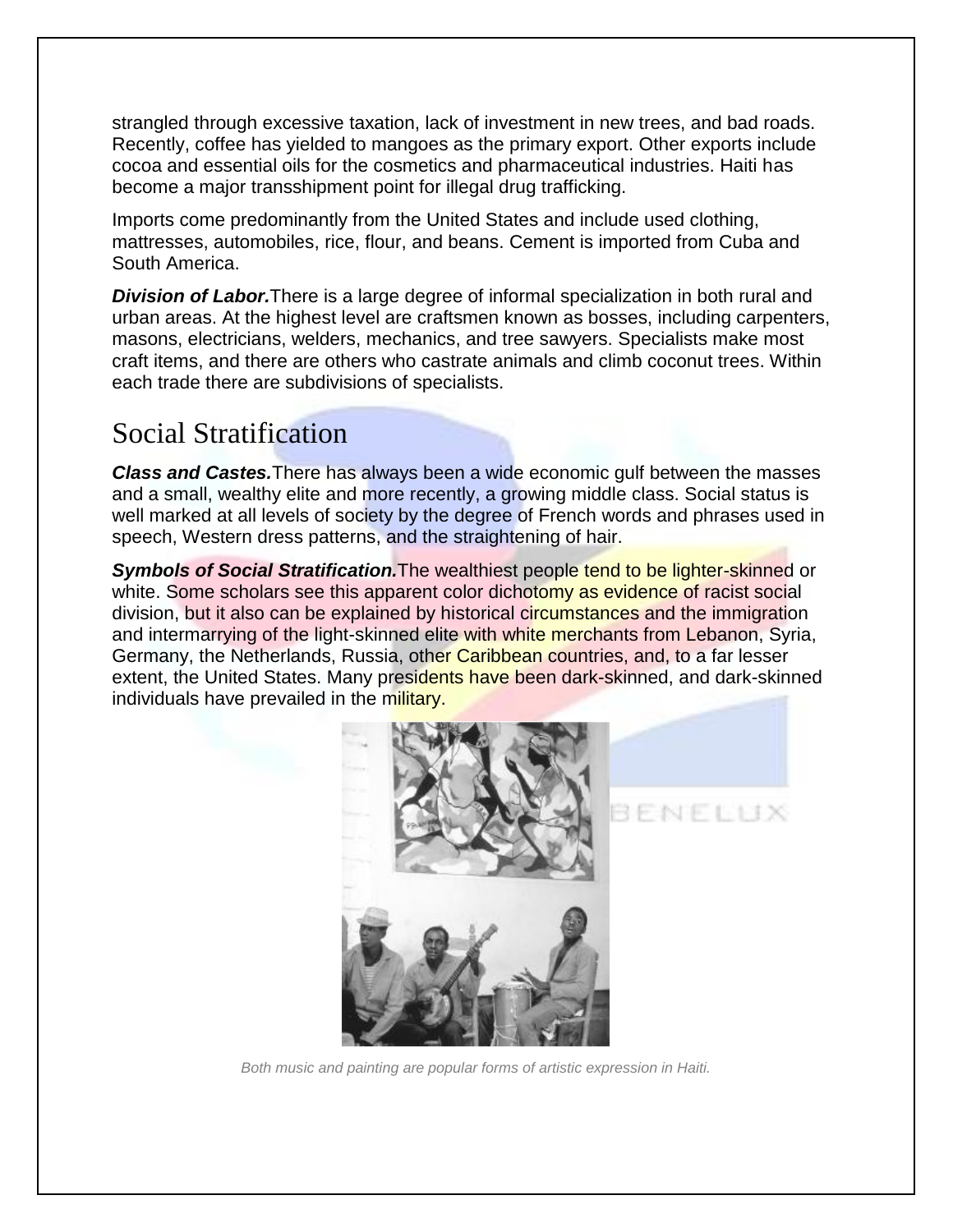# Political Life

*Government.*Haiti is a republic with a bicameral legislature. It is divided into departments that are subdivided into arrondissments, communes, commune sectionals, and habitations. There have been numerous constitutions. The legal system is based on the Napoleonic Code, which excluded hereditary privileges and aimed to provide equal rights to the population, regardless of religion or status.

*Leadership and Political Officials.*Political life was dominated between 1957 and 1971 by the initially popular, but subsequently brutal, dictator François "Papa Doc" Duvalier, who was succeeded by his son Jean-Claude ("Baby Doc"). The Duvalier reign ended after popular uprising throughout the country. In 1991, five years and eight interim governments later, a popular leader, Jean Bertrand Aristide, won the presidency with an overwhelming majority of the popular vote. Aristide was deposed seven months later in a military coup. The United Nations then imposed an embargo on all international trade with Haiti. In 1994, threatened with the invasion by United States forces, the military junta relinquished control to an international peacekeeping force. The Aristide government was reestablished, and since 1995 an ally of Aristide, Rene Preval, has ruled a government rendered largely ineffective by political gridlock.

*Social Problems and Control.*Since independence, vigilante justice has been a conspicuous informal mechanism of the justice system. Mobs have frequently killed criminals and abusive authorities. With the breakdown in state authority that has occurred over the last fourteen years of political chaos, both crime and vigilantism have increased. The security of life and property, particularly in urban areas, has become the most challenging issue facing the people and the government.

*Military Activity.*The military was disbanded by United Nations forces in 1994 and replaced by the*Polis Nasyonal d'Ayiti*(PNH).

# Social Welfare and Change Programs

The infrastructure is in a very poor condition. International efforts to change this situation have been under way since 1915, but the country may be more underdeveloped today than it was one hundred years ago. International food aid, predominantly from the United States, supplies over ten percent of the country's needs.

## Nongovernmental Organizations and Other Associations

Per capita, there are more foreign [nongovernmental organizationsa](http://www.everyculture.com/knowledge/Non_governmental_organization.html)nd religious missions (predominantly U.S.-based) in Haiti than in any other country in the world.

## Gender Roles and Statuses

*Division of Labor by Gender.*In both rural and urban areas, men monopolize the job market. Only men work as jewelers, construction workers, general laborers, mechanics, and chauffeurs. Most doctors, teachers, and politicians are men, although women have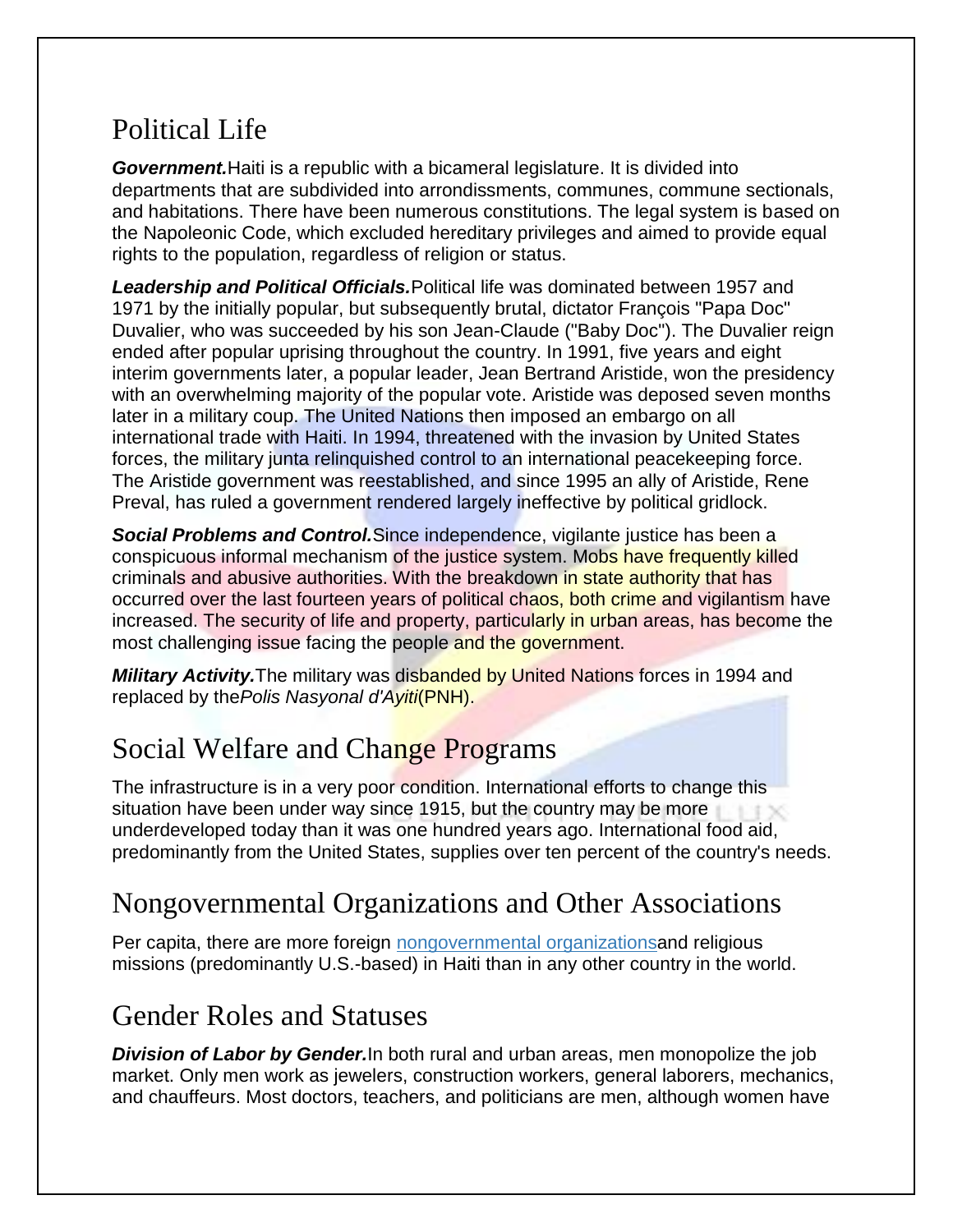made inroads into the elite professions, particularly medicine. Virtually all pastors are male, as are most school directors. Men also prevail, although not entirely, in the professions of [spiritual healera](http://www.everyculture.com/knowledge/Energy_medicine.html)nd herbal practitioner. In the domestic sphere, men are primarily responsible for the care of livestock and gardens.

Women are responsible for domestic activities such as cooking, housecleaning and washing clothes by hand. Rural women and children are responsible for securing water and firewood, women help with planting and harvesting. The few wage-earning



*Haitians expect to haggle when making a purchase.*

opportunities open to women are in health care, in which nursing is exclusively a female occupation, and, to a far lesser extent, teaching. In marketing, women dominate most sectors, particularly in goods such as tobacco, garden produce, and fish. The most economically active women are skillful entrepreneurs on whom other market women heavily depend. Usually specialists in a particular commodity, these*marchann*travel between rural and urban areas, buying in bulk at one market and redistributing the goods, often on credit, to lower-level female retailers in other markets.

*The Relative Status of Women and Men.*Rural women are commonly thought by outsiders to be severely repressed. Urban middle-class and elite women have a status equivalent to that of women in developed countries, but among the impoverished urban majority, the scarcity of jobs and the low pay for female domestic services have led to widespread promiscuity and the abuse of women. However, rural women play a prominent economic role in the household and family. In most areas, men plant gardens, but women are thought of as the owners of harvests and, because they are marketers, typically control the husband's earnings.

## Marriage,Family, and Kinship

*Marriage.*Marriage is expected among the elite and the middle classes, but less than forty percent of the non-elite population marries (an increase compared with the past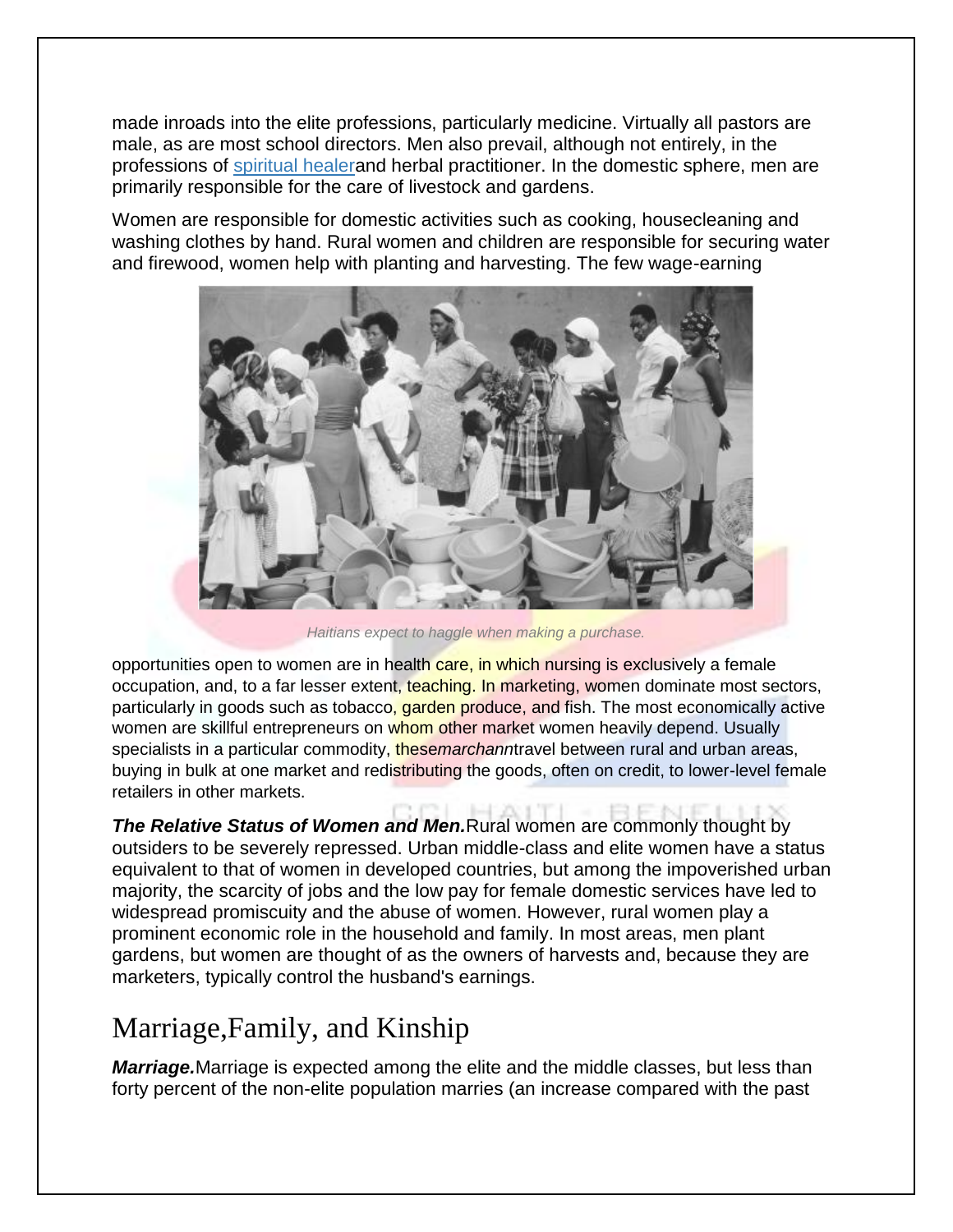resulting from recent Protestant conversions). However, with or without legal marriage, a union typically is considered complete and gets the respect of the community when a man has built a house for the woman and after the first child has been born. When marriage does occur, it is usually later in a couple's relationship, long after a household has been established and the children have begun to reach adulthood. Couples usually live on property belonging to the man's parents. Living on or near the wife's family's property is common in fishing communities and areas where male migration is very high.

Although it is not legal, at any given time about 10 percent of men have more than a single wife, and these relationships are acknowledged as legitimate by the community. The women live with their children in separate homesteads that are provided for by the man.

Extra residential mating relationships that do not involve the establishment of independent households are common among wealthy rural and urban men and less fortunate women. Incest restrictions extend to first cousins. There is no brideprice or dowry, although women generally are expected to bring certain domestic items into the union and men must provide a house and garden plots.

*Domestic Unit.*Households typically are made up of nuclear family members and adopted children or young relatives. Elderly widows and widowers may live with their children and grandchildren. The husband is thought of as the owner of the house and must plant gardens and tend livestock. However, the house typically is associated with the woman, and a sexually faithful woman cannot be expelled from a household and is thought of as the manager of the property and the decision maker regarding use of funds from the sale of garden produce and household animals.

**Inheritance.**Men and women inherit equally from both parents. Upon the death of a landowner, land is divided in equal portions among the surviving children. In practice, land often is ceded to specific children in the form of a sales transaction before a parent dies.

*Kin Groups.*Kinship is based on bilateral affiliation: One is equally a member of one's father's and mother's kin groups. Kinship organization differs from that of the industrial world with regard to ancestors and godparentage. Ancestors are given ritual attention by the large subset of people who serve the*lwa*. They are believed to have the power to influence the lives of the living, and there are certain ritual obligations that must be satisfied to appease them. Godparentage is ubiquitous and derives from Catholic tradition. The parents invite a friend or acquaintance to sponsor a child's baptism. This sponsorship creates a relationship not only between the child and the godparents but also between the child's parents and the godparents. These individuals have ritual obligations toward one another and address each other with the gender-specific terms*konpè*(if the person addressed is male) and*komè*,or*makomè*(if the person addressed is female), meaning "my coparent."

#### Socialization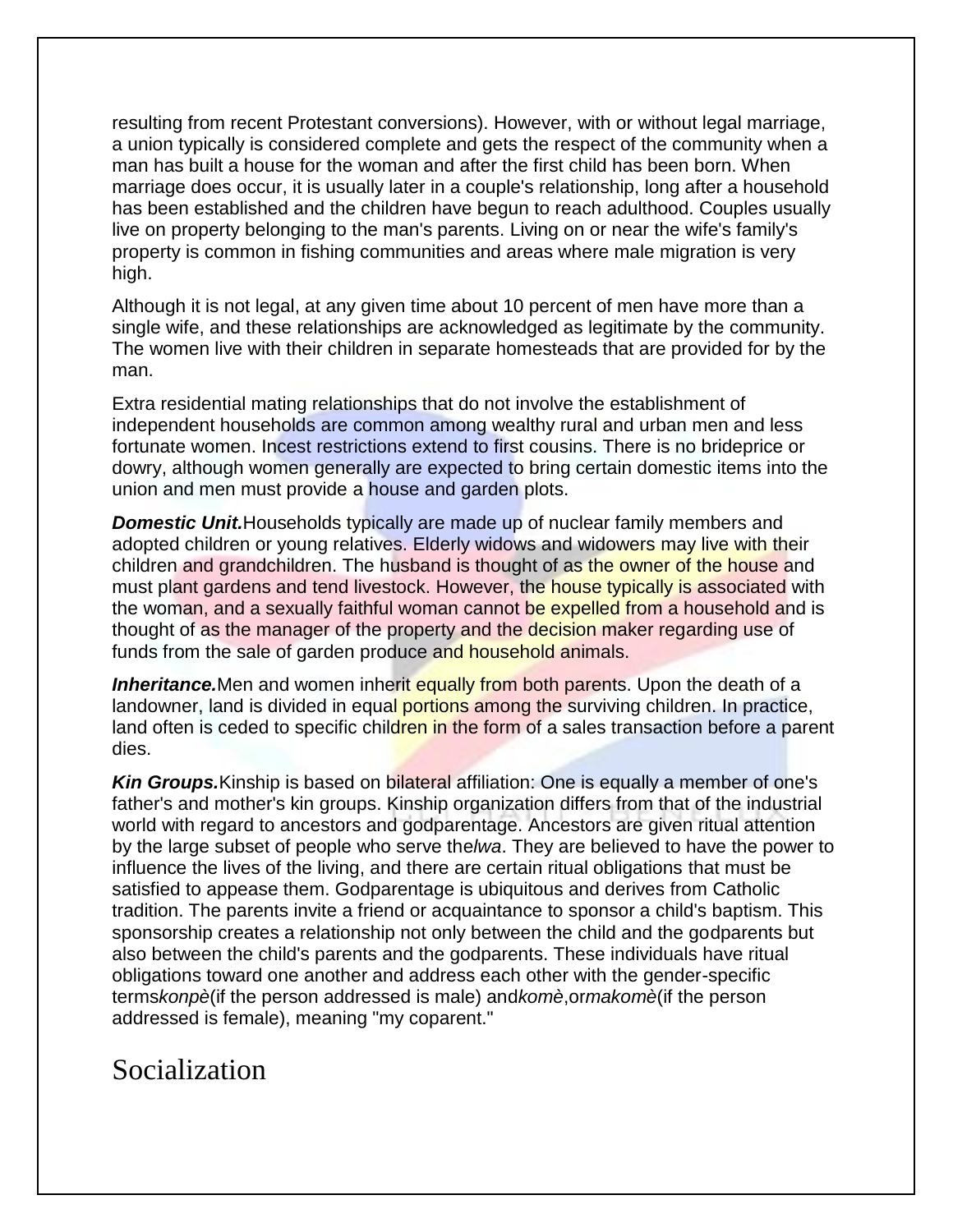*Infant Care.*In some areas infants are given purgatives immediately after birth, and in some regions the breast is withheld from newborns for the first twelve to forty-eight hours, a practice that has been linked to instruction from misinformed Western-trained nurses. Liquid supplements usually are introduced within the first two weeks of life, and food supplements often are begun thirty days after birth and sometimes earlier. Infants are fully weaned at eighteen months.

*Child Rearing and Education.*Very young children are indulged, but by the age of seven or eight most rural children engage in serious work. Children are important in retrieving household water and firewood and helping to cook and clean around the house. Children look after livestock, help their parents in the garden, and run errands. Parents and guardians are often harsh disciplinarians, and working-age children may be whipped severely. Children are expected to be respectful to adults and obedient to family members, even to siblings only a few years older than themselves. They are not allowed to talk back or stare at adults when being scolded. They are expected to say thank you and please. If a child is given a piece of fruit or bread, he or she must immediately begin breaking the food and distributing it to other children. The offspring of elite families are notoriously spoiled and are reared from an early age to lord it over their less fortunate compatriots.

Tremendous importance and prestige are attached to education. Most rural parents try to send their children at least to primary school, and a child who excels and whose parents can afford the costs is quickly exempted from the work demands levied on other children.

Fosterage (*restavek*) is a system in which children are given to other individuals or families for the purpose of performing domestic services. There is an expectation that the child will be sent to school and that the fostering will benefit the child. The most important ritual events in the life of a child are baptism and the first communion, which is more common among the middle class and the elite. Both events are marked by a celebration including Haitian colas, a cake or sweetened bread rolls, sweetened rum beverages, and, if the family can afford it, a hot meal that includes meat.

*Higher Education.*Traditionally, there has been a very small, educated urban-based elite, but in the last thirty years a large and rapidly increasing number of educated citizens have come from relatively humble rural origins, although seldom from the poorest social strata. These people attend medical and engineering schools, and may study at overseas universities.

There is a private university and a small state university in Port-au-Prince, including a medical school. Both have enrollments of only a few thousand students. Many offspring of middle-class and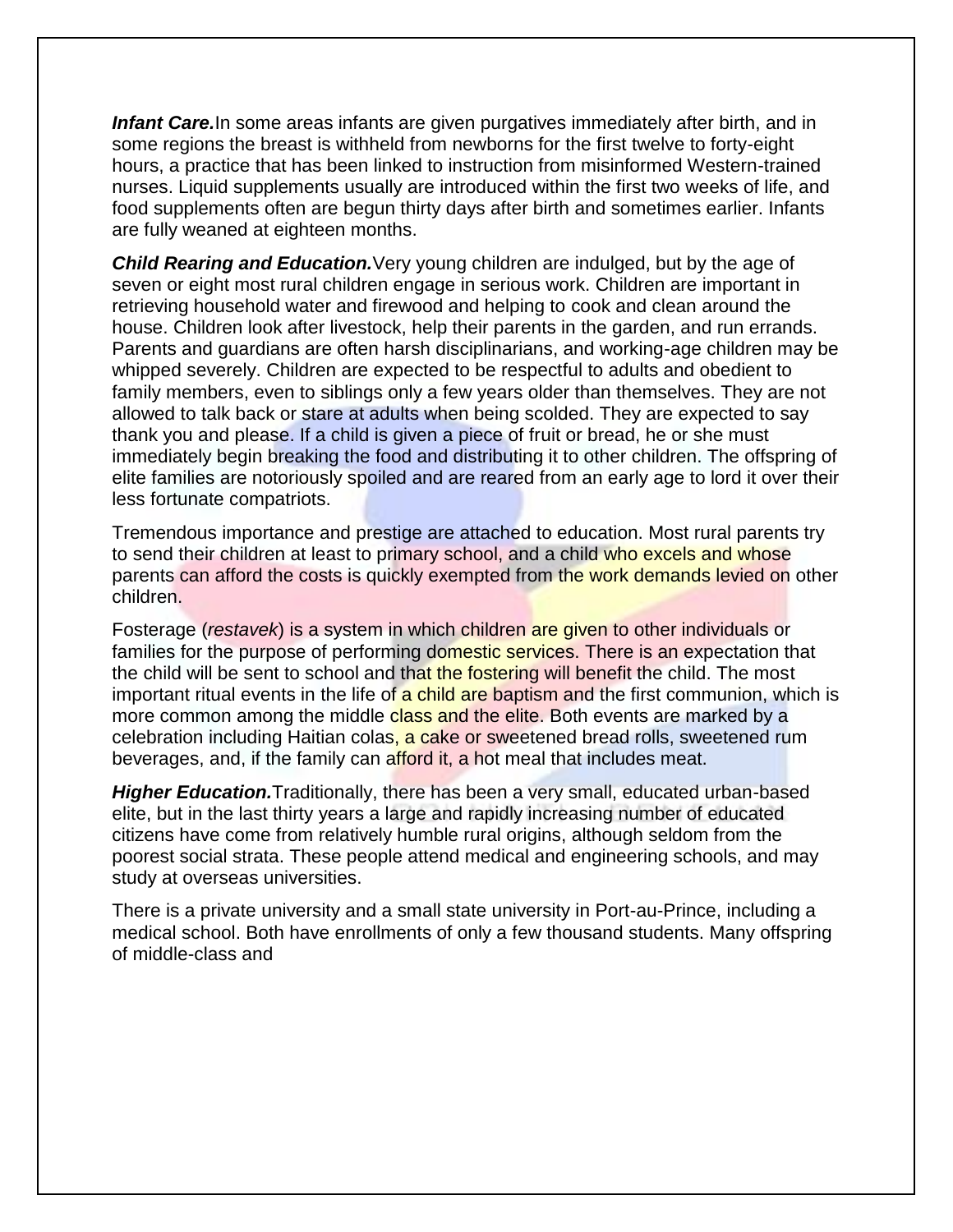

*The carnival that precedes Lent is the most popular Haitian festival.*

elite families attend universities in the United States, Mexico City, Montreal, the Dominican Republic, and, to a much lesser extent, France and Germany.

## **Etiquette**

When entering a yard Haitians shout out*onè*("honor"), and the host is expected to reply*respè*("respect"). Visitors to a household never leave empty-handed or without drinking coffee, or at least not without an apology. Failure to announce a departure, is considered rude.

People feel very strongly about greetings, whose importance is particularly strong in rural areas, where people who meet along a path or in a village often say hello several times before engaging in further conversation or continuing on their way. Men shake hands on meeting and departing, men and women kiss on the cheek when greeting, women kiss each other on the cheek, and rural women kiss female friends on the lips as a display of friendship. GCI HAITI - BENELUX

Young women do not smoke or drink alcohol of any kind except on festive occasions. Men typically smoke and drink at cockfights, funerals, and festivities but are not excessive in the consumption of alcohol. As women age and become involved in itinerant marketing, they often begin to drink*kleren*(rum) and use snuff and/or smoke tobacco in a pipe or cigar. Men are more prone to smoke tobacco, particularly cigarettes, than to use snuff.

Men and especially women are expected to sit in modest postures. Even people who are intimate with one another consider it extremely rude to pass gas in the presence of others. Haitians say excuse me (*eskize-m*) when entering another person's space. Brushing the teeth is a universal practice. People also go to great lengths to bathe before boarding public buses, and it is considered proper to bathe before making a journey, even if this is to be made in the hot sun.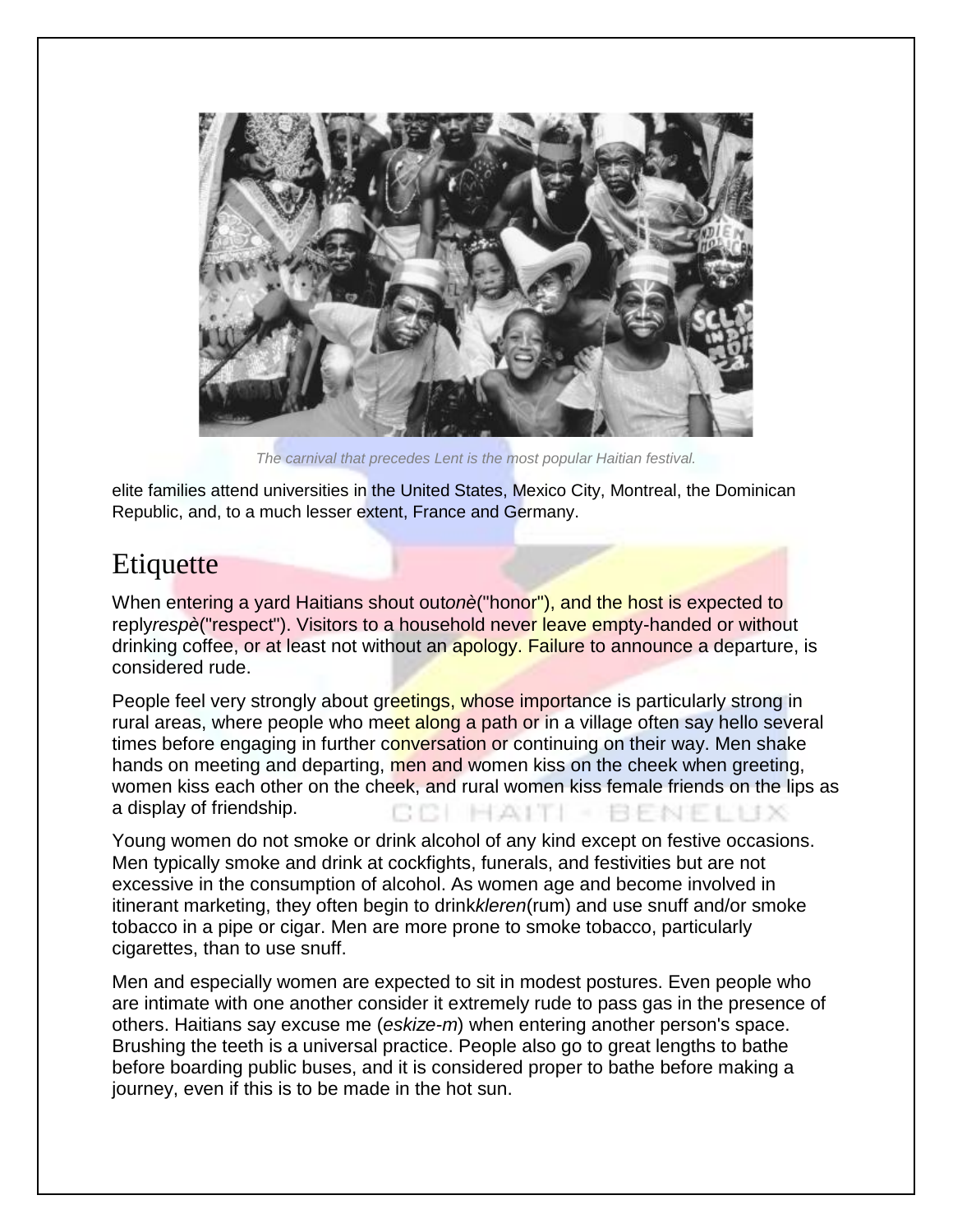Women and especially men commonly hold hands in public as a display of friendship; this is commonly mistaken by outsiders as homosexuality. Women and men seldom show public affection toward the opposite sex but are affectionate in private.

People haggle over anything that has to do with money, even if money is not a problem and the price has already been decided or is known. A mercurial demeanor is considered normal, and arguments are common, animated, and loud. People of higher class or means are expected to treat those beneath them with a degree of impatience and contempt. In interacting with individuals of lower status or even equal social rank, people tend to be candid in referring to appearance, shortcomings, or handicaps. Violence is rare but once started often escalates quickly to bloodshed and serious injury.

## Religion

*Religious Beliefs.*The official state religion is Catholicism, but over the last four decades Protestant missionary activity has reduced the proportion of people who identify themselves as Catholic from over 90 percent in 1960 to less than 70 percent in 2000.

Haiti is famous for its popular religion, known to its practitioners as "serving the*lwa*" but referred to by the literature and the outside world as voodoo (*vodoun*). This religious complex is a syncretic mixture of African and Catholic beliefs, rituals, and religious specialists, and its practitioners (*sèvitè*) continue to be members of a Catholic parish. Long stereotyped by the outside world as "black magic,"*vodoun*is actually a religion whose specialists derive most of their income from healing the sick rather than from attacking targeted victims.

Many people have rejected voodoo, becoming instead*katolik fran*("unmixed Catholics" who do not combine Catholicism with service to the*lwa*) or*levanjil*, (Protestants). The common claim that all Haitians secretly practice voodoo is inaccurate. Catholics and Protestants generally believe in the existence of*lwa,*but consider them demons to be avoided rather than family spirits to be served. The percentage of those who explicitly serve the family*lwa*is unknown but probably high. **BENELIIX** 

*Religious Practitioners.*Aside from the priests of the Catholic Church and thousands of Protestant ministers, many of them trained and supported by evangelical missions from the United States, informal religious specialists proliferate. Most notable are the voodoo specialists known by various names in different regions (*houngan, bokò, gangan*) and referred to as*manbo*in the case of female specialists. (Females are viewed as having the same spiritual powers as males, though in practice there are more*houngan*than*manbo*.) There are also bush priests (*pè savann*) who read specific Catholic prayers at funerals and other ceremonial occasions, and*hounsi*, initiated females who serve as ceremonial assistants to the*houngan*or*manbo*.

*Rituals and Holy Places.*People make pilgrimages to a series of holy sites. Those sites became popular in association with manifestations of particular saints and are marked by unusual geographic features such as the waterfall at Saut d'Eau, the most famous of sacred sites. Waterfalls and certain species of large trees are especially sacred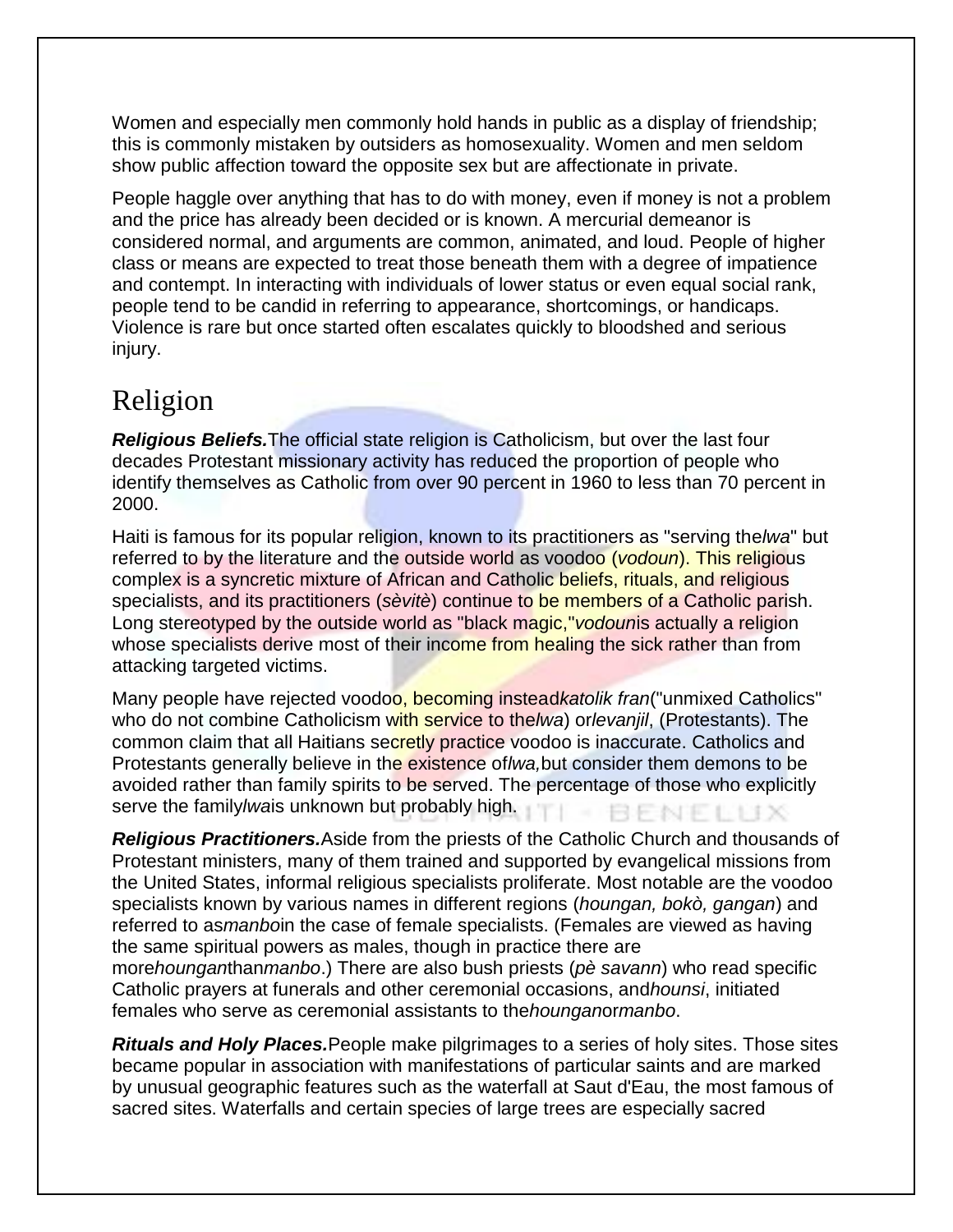because they are believed to be the homes of spirits and the conduits through which spirits enter the world of living humans.

*Death and the Afterlife.*Beliefs concerning the [afterlife](http://www.everyculture.com/knowledge/Afterlife.html) depend on the religion of the individual. Strict Catholics and Protestants believe in the existence of reward or punishment after death. Practitioners of voodoo assume that the souls of all the deceased go to an abode "beneath the waters," that is often associated with*lafrik gine*("L'Afrique Guinée," or Africa). Concepts of reward and punishment in the afterlife are alien to*vodoun*.

The moment of death is marked by ritual wailing among family members, friends, and neighbors. Funerals are important social events and involve several days of social interaction, including feasting and the consumption of rum. Family members come from far away to sleep at the house, and friends and neighbors congregate in the yard. Men play [dominoes](http://www.everyculture.com/knowledge/Dominoes.html) while the women cook. Usually within the week but sometimes several years later, funerals are followed by the*priè,*nine nights of socializing and ritual. Burial monuments and other mortuary rituals are often costly and elaborate. People are increasingly reluctant to be buried underground, preferring to be interred above ground in a*kav*, an elaborate multi chambered tomb that may cost more than the house in which the individual lived while alive. Expenditures on mortuary ritual have been increasing and have been interpreted as a leveling mechanism that redistributes resources in the rural economy.

#### Medicine and Health Care

Malaria, typhoid, tuberculosis, intestinal parasites, and sexually transmitted diseases take a toll on the population. Estimates of HIV among those ages twenty-two to fortyfour years are as high as 11 percent, and estimates among prostitutes in the capital are as high as 80 percent. There is less than one doctor per eight-thousand people. Medical facilities are poorly funded and understaffed, and most health care workers are incompetent. Life expectancy in 1999 was under fifty-one years.

In the absence of modern medical care, an elaborate system of indigenous healers has evolved, including**GCI HAITI - BENELUX**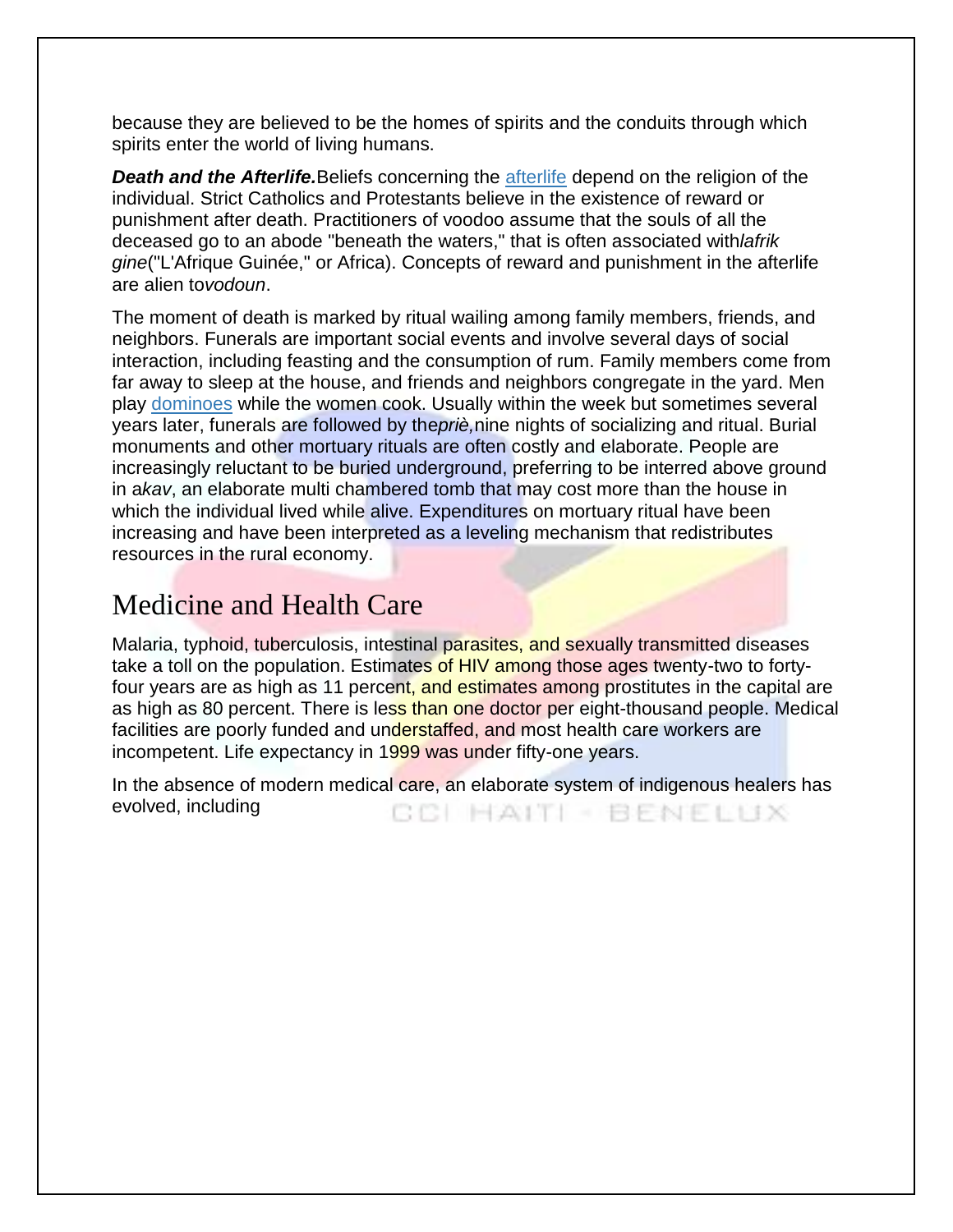

*Women are typically responsible for household maintenance and marketing garden produce.*

herbal specialists know as leaf doctors (*medsin fey*), granny midwives (*fam saj*), masseuses (*manyè*), injection specialists (*charlatan*), and spiritual healers. People have tremendous faith in informal healing procedures and commonly believe that HIV can be cured. With the spread of Pentecostal evangelicalism, Christian faith healing has spread rapidly.

#### Secular Celebrations

Associated with the beginning of the religious season of Lent, Carnival is the most popular and active festival, featuring secular music, parades, dancing in the streets, and abundant consumption of alcohol. Carnival is preceded by several days of rara bands, traditional ensembles featuring large groups of specially dressed people who dance to the music of*vaccines*(bamboo trumpets) and drums under the leadership of a director who blows a whistle and wields a whip. Other festivals include Independence Day (1) January), Bois Cayman Day (14 August, celebrating a legendary ceremony at which slaves plotted the revolution in 1791), Flag Day (18 May), and the assassination of Dessalines, the first ruler of independent Haiti (17 October).

## The Arts and Humanities

*Support for the Arts.*The bankrupt government provides occasional token support for the arts, typically for dance troupes.

*Literature.*Haitian literature is written primarily in French. The elite has produced several writers of international renown, including Jean Price-Mars, Jacques Roumain, and Jacques-Stephen Alexis.

*Graphic Arts.*Haitians have a predilection for decoration and bright colors. Wood boats called*kantè*, second hand U.S. school buses called*kamion*, and small enclosed pickup trucks called*taptap*are decorated with brightly colored mosaics and given personal names such as*kris kapab*(Christ Capable) and*gras a dieu*(Thank God). Haitian painting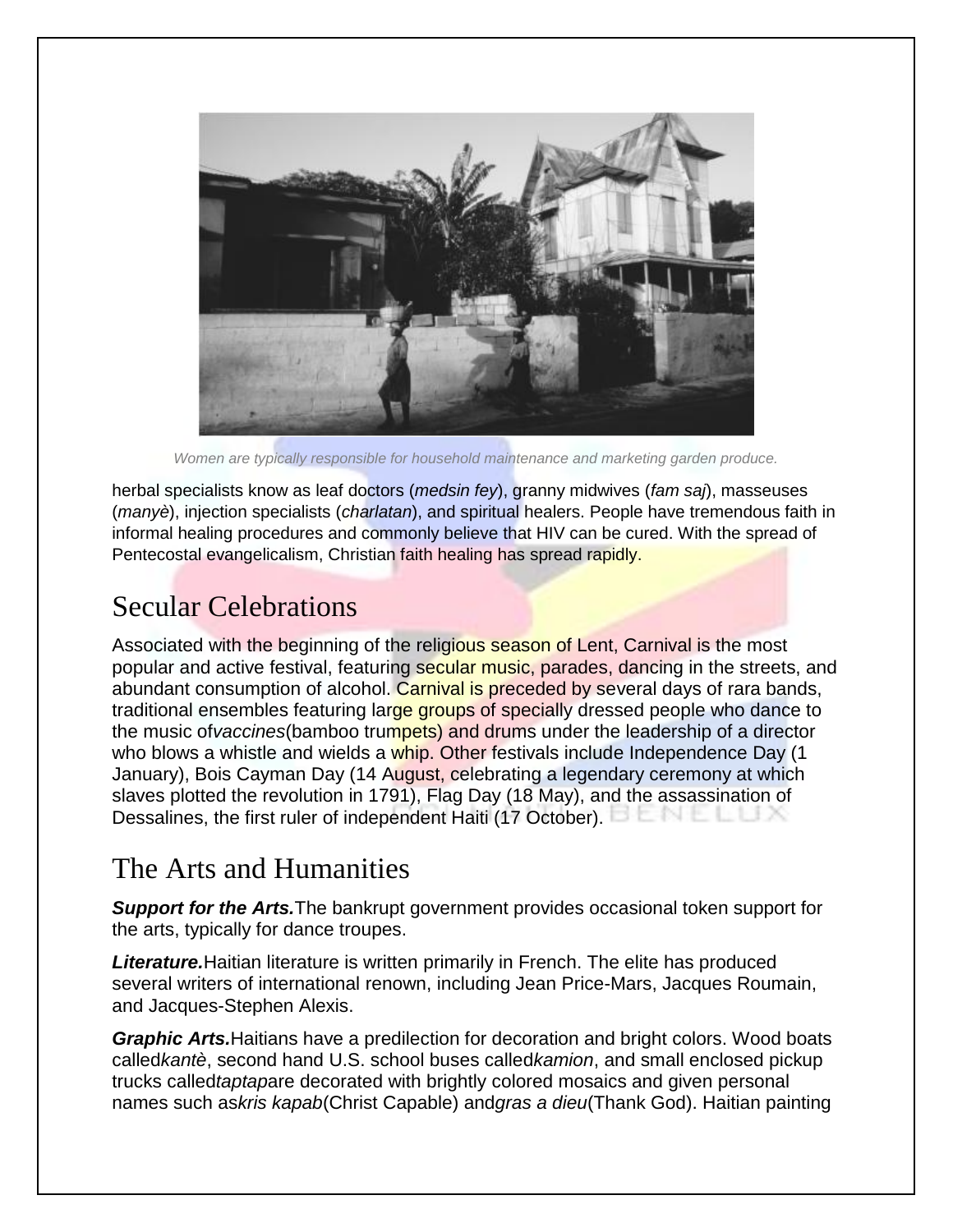became popular in the 1940s when a school of "primitive" artists encouraged by the Episcopal Church began in Port-au-Prince. Since that time a steady flow of talented painters has emerged from the lower middle class. However, elite university-schooled painters and gallery owners have profited the most from international recognition. There is also a thriving industry of low-quality paintings, tapestries, and wood, stone, and metal handicrafts that supplies much of the artwork sold to tourists on other Caribbean islands.

*Performance Arts.*There is a rich tradition of music and dance, but few performances are publicly funded.

## Bibliography

Cayemittes, Michel, Antonio Rival, Bernard Barrere, Gerald Lerebours, and Michaele Amedee Gedeon.*Enquete Mortalite, Morbidite et Utilisation des Services,*1994–95.

CIA.*CIA World Fact Book,*2000.

Courlander, Harold.*The Hoe and the Drum: Life and Lore of the Haitian People,*1960.

Crouse, Nellis M.*The French Struggle for the West Indies 1665–1713,*1966.

DeWind, Josh, and David H. Kinley III.*Aiding Migration: The Impact of International Development Assistance in Haiti,*1988.

Farmer, Paul.*The Uses of Haiti,*1994.

——. "Aids and Accusation: Haiti and the Geography of Blame." Ph.D. dissertation. Harvard University, 1990.

Fass, Simon.*Political Economy in Haiti: The Drama of Survival,*l988.

Geggus, David Patrick.*Slavery, War, and Revolution: The British Occupation of Saint Domingue 1793–1798,*1982.

Heinl, Robert Debs, and Nancy Gordon Heinl.*Written in Blood: The Story of the Haitian People,*1978. ICI HAITI - BENELUX

Herskovits, Melville J.*Life in a Haitian Valley,*1937.

James, C. L. R.*The Black Jacobins,*1963.

Leyburn, James G.*The Haitian People,*1941, 1966.

Lowenthal, Ira. "Marriage is 20, Children are 21: The Cultural Construction of Conjugality in Rural Haiti." Ph.D. dissertation. Johns Hopkins University, Baltimore, 1987.

Lundahl, Mats.*The Haitian Economy: Man, Land, and Markets,*1983.

Metraux, Alfred.*Voodoo in Haiti,*translated by Hugo Charteris, 1959,1972.

Metraux, Rhoda. "Kith and Kin: A Study of Creole Social Structure in Marbial, Haiti." Ph.D. dissertation: Columbia University, New York, 1951.